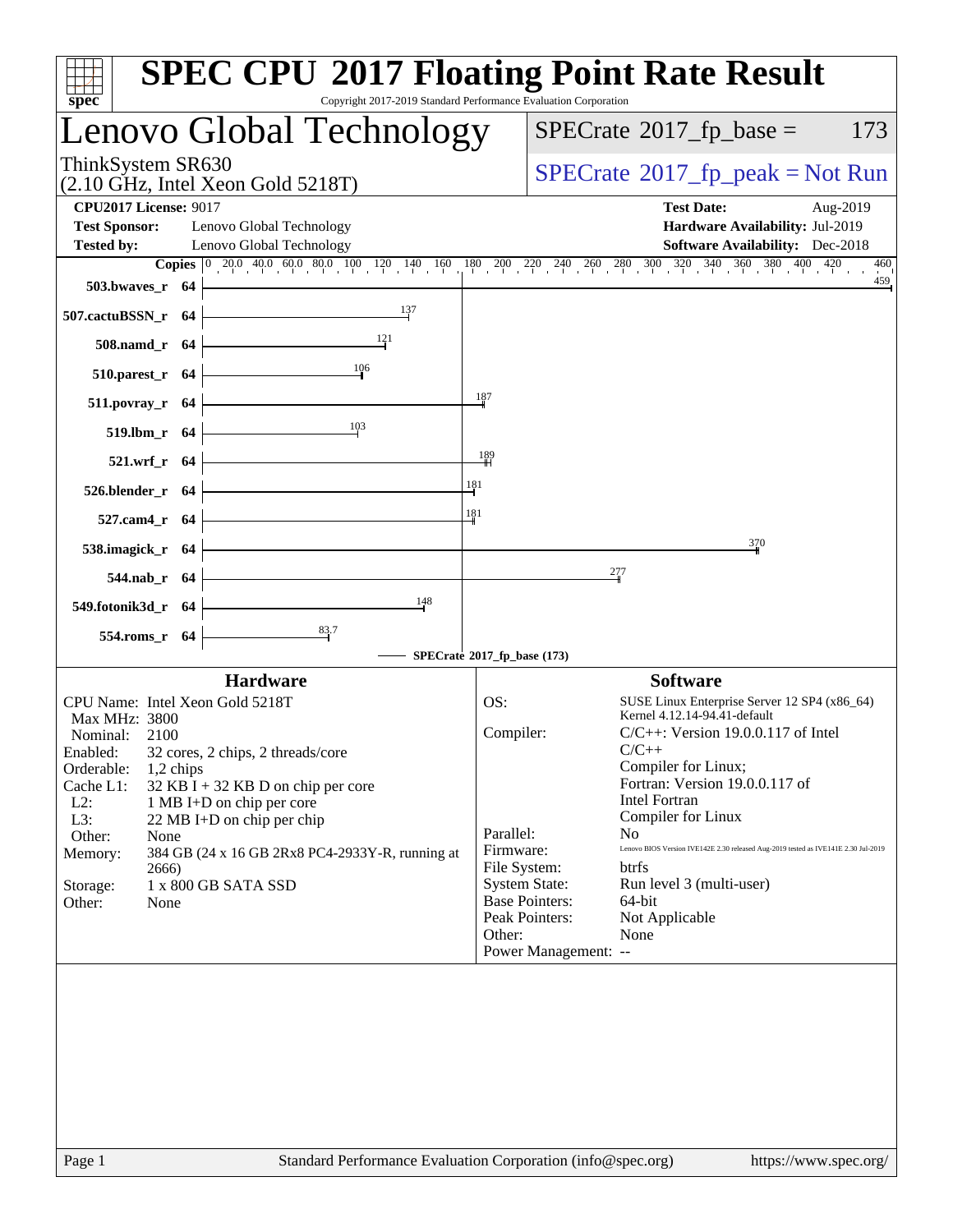

# Lenovo Global Technology

 $SPECTate$ <sup>®</sup>[2017\\_fp\\_base =](http://www.spec.org/auto/cpu2017/Docs/result-fields.html#SPECrate2017fpbase) 173

(2.10 GHz, Intel Xeon Gold 5218T)

 $SPECTate@2017_fp\_peak = Not Run$ 

**[Test Sponsor:](http://www.spec.org/auto/cpu2017/Docs/result-fields.html#TestSponsor)** Lenovo Global Technology **[Hardware Availability:](http://www.spec.org/auto/cpu2017/Docs/result-fields.html#HardwareAvailability)** Jul-2019 **[Tested by:](http://www.spec.org/auto/cpu2017/Docs/result-fields.html#Testedby)** Lenovo Global Technology **[Software Availability:](http://www.spec.org/auto/cpu2017/Docs/result-fields.html#SoftwareAvailability)** Dec-2018

**[CPU2017 License:](http://www.spec.org/auto/cpu2017/Docs/result-fields.html#CPU2017License)** 9017 **[Test Date:](http://www.spec.org/auto/cpu2017/Docs/result-fields.html#TestDate)** Aug-2019

## **[Results Table](http://www.spec.org/auto/cpu2017/Docs/result-fields.html#ResultsTable)**

|                                        | <b>Base</b>   |                |                |                |            |                | <b>Peak</b> |               |                |              |                |              |                |              |
|----------------------------------------|---------------|----------------|----------------|----------------|------------|----------------|-------------|---------------|----------------|--------------|----------------|--------------|----------------|--------------|
| <b>Benchmark</b>                       | <b>Copies</b> | <b>Seconds</b> | Ratio          | <b>Seconds</b> | Ratio      | <b>Seconds</b> | Ratio       | <b>Copies</b> | <b>Seconds</b> | <b>Ratio</b> | <b>Seconds</b> | <b>Ratio</b> | <b>Seconds</b> | <b>Ratio</b> |
| 503.bwaves_r                           | 64            | 1398           | 459            | 1398           | 459        | 1398           | 459         |               |                |              |                |              |                |              |
| 507.cactuBSSN r                        | 64            | 591            | 137            | 590            | 137        | 591            | 137         |               |                |              |                |              |                |              |
| 508.namd_r                             | 64            | 502            | 121            | 501            | 121        | 499            | 122         |               |                |              |                |              |                |              |
| 510.parest_r                           | 64            | 1574           | 106            | 1587           | 106        | 1579           | 106         |               |                |              |                |              |                |              |
| 511.povray_r                           | 64            | 797            | 187            | 802            | 186        | 797            | 187         |               |                |              |                |              |                |              |
| 519.lbm r                              | 64            | 652            | 103            | 653            | <b>103</b> | 653            | 103         |               |                |              |                |              |                |              |
| $521$ .wrf r                           | 64            | 762            | 188            | 757            | <b>189</b> | 746            | 192         |               |                |              |                |              |                |              |
| 526.blender_r                          | 64            | 538            | 181            | 540            | 181        | 538            | <b>181</b>  |               |                |              |                |              |                |              |
| $527$ .cam $4$ r                       | 64            | 619            | 181            | 623            | 180        | 619            | 181         |               |                |              |                |              |                |              |
| 538.imagick_r                          | 64            | 430            | 371            | 431            | 370        | 431            | 369         |               |                |              |                |              |                |              |
| $544.nab$ _r                           | 64            | 387            | 278            | 389            | 277        | 389            | 277         |               |                |              |                |              |                |              |
| 549.fotonik3d r                        | 64            | 1688           | 148            | 1689           | 148        | 1695           | 147         |               |                |              |                |              |                |              |
| 554.roms_r                             | 64            | 1215           | 83.7           | 1212           | 83.9       | 1214           | 83.7        |               |                |              |                |              |                |              |
| $SPECrate$ <sup>®</sup> 2017_fp_base = |               |                | 173            |                |            |                |             |               |                |              |                |              |                |              |
| $SPECrate^{\circ}2017$ _fp_peak =      |               |                | <b>Not Run</b> |                |            |                |             |               |                |              |                |              |                |              |

Results appear in the [order in which they were run.](http://www.spec.org/auto/cpu2017/Docs/result-fields.html#RunOrder) Bold underlined text [indicates a median measurement.](http://www.spec.org/auto/cpu2017/Docs/result-fields.html#Median)

## **[Submit Notes](http://www.spec.org/auto/cpu2017/Docs/result-fields.html#SubmitNotes)**

 The numactl mechanism was used to bind copies to processors. The config file option 'submit' was used to generate numactl commands to bind each copy to a specific processor. For details, please see the config file.

## **[Operating System Notes](http://www.spec.org/auto/cpu2017/Docs/result-fields.html#OperatingSystemNotes)**

Stack size set to unlimited using "ulimit -s unlimited"

## **[General Notes](http://www.spec.org/auto/cpu2017/Docs/result-fields.html#GeneralNotes)**

Environment variables set by runcpu before the start of the run: LD\_LIBRARY\_PATH = "/home/cpu2017-1.0.5-ic19/lib/intel64"

 Binaries compiled on a system with 1x Intel Core i9-799X CPU + 32GB RAM memory using Redhat Enterprise Linux 7.5 Transparent Huge Pages enabled by default Prior to runcpu invocation Filesystem page cache synced and cleared with: sync; echo 3> /proc/sys/vm/drop\_caches runcpu command invoked through numactl i.e.: numactl --interleave=all runcpu <etc> NA: The test sponsor attests, as of date of publication, that CVE-2017-5754 (Meltdown) is mitigated in the system as tested and documented.

**(Continued on next page)**

| Page 2 | Standard Performance Evaluation Corporation (info@spec.org) | https://www.spec.org/ |
|--------|-------------------------------------------------------------|-----------------------|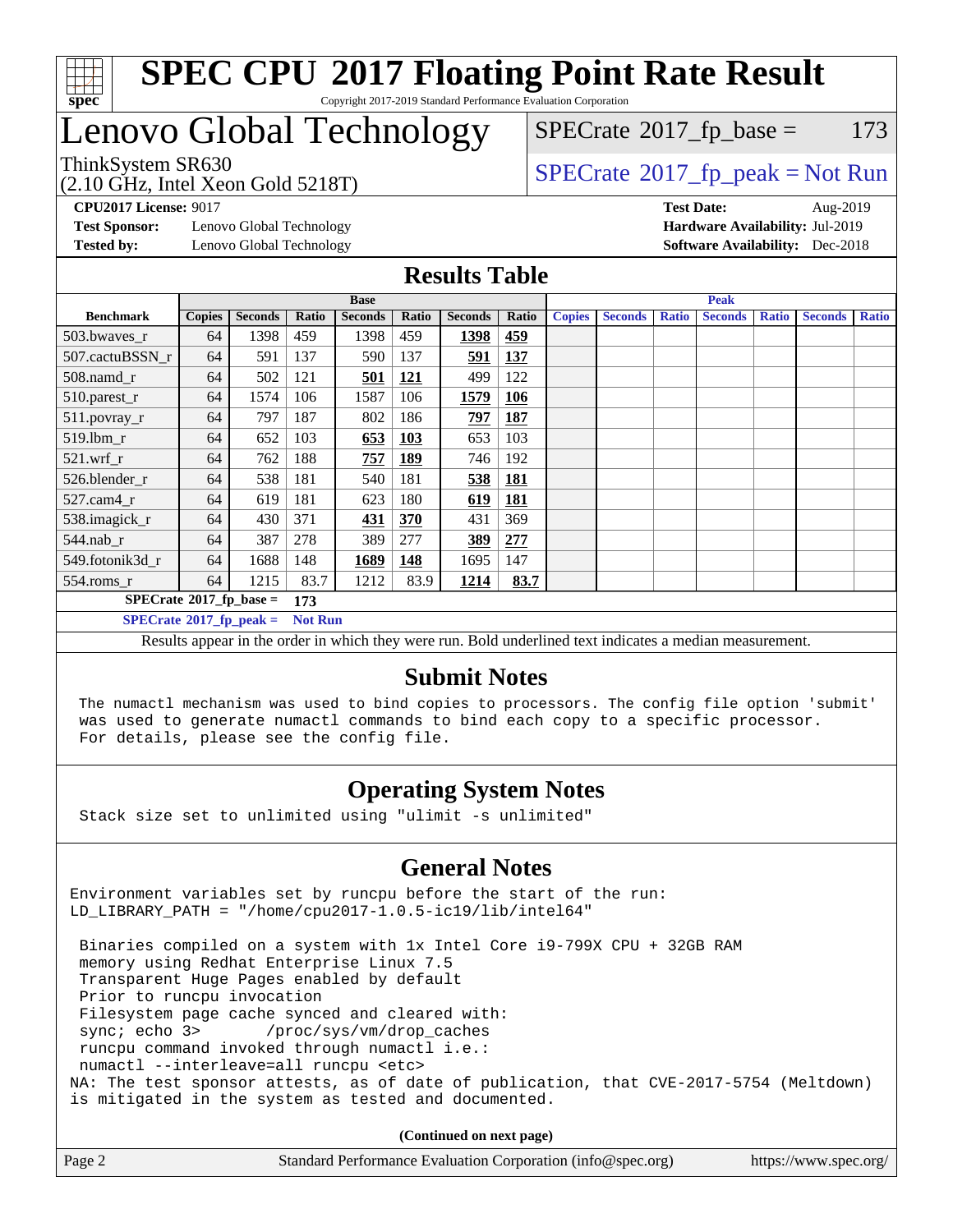

# **[SPEC CPU](http://www.spec.org/auto/cpu2017/Docs/result-fields.html#SPECCPU2017FloatingPointRateResult)[2017 Floating Point Rate Result](http://www.spec.org/auto/cpu2017/Docs/result-fields.html#SPECCPU2017FloatingPointRateResult)**

Copyright 2017-2019 Standard Performance Evaluation Corporation

# Lenovo Global Technology

 $SPECTate$ <sup>®</sup>[2017\\_fp\\_base =](http://www.spec.org/auto/cpu2017/Docs/result-fields.html#SPECrate2017fpbase) 173

(2.10 GHz, Intel Xeon Gold 5218T)

ThinkSystem SR630<br>  $SPECTA = Not Run$ <br>  $SPECTA = Not Run$ 

**[Test Sponsor:](http://www.spec.org/auto/cpu2017/Docs/result-fields.html#TestSponsor)** Lenovo Global Technology **[Hardware Availability:](http://www.spec.org/auto/cpu2017/Docs/result-fields.html#HardwareAvailability)** Jul-2019 **[Tested by:](http://www.spec.org/auto/cpu2017/Docs/result-fields.html#Testedby)** Lenovo Global Technology **[Software Availability:](http://www.spec.org/auto/cpu2017/Docs/result-fields.html#SoftwareAvailability)** Dec-2018

**[CPU2017 License:](http://www.spec.org/auto/cpu2017/Docs/result-fields.html#CPU2017License)** 9017 **[Test Date:](http://www.spec.org/auto/cpu2017/Docs/result-fields.html#TestDate)** Aug-2019

## **[General Notes \(Continued\)](http://www.spec.org/auto/cpu2017/Docs/result-fields.html#GeneralNotes)**

Yes: The test sponsor attests, as of date of publication, that CVE-2017-5753 (Spectre variant 1) is mitigated in the system as tested and documented. Yes: The test sponsor attests, as of date of publication, that CVE-2017-5715 (Spectre variant 2) is mitigated in the system as tested and documented. Yes: The test sponsor attests, as of date of publication, that CVE-2018-3640 (Spectre variant 3a) is mitigated in the system as tested and documented. Yes: The test sponsor attests, as of date of publication, that CVE-2018-3639 (Spectre variant 4) is mitigated in the system as tested and documented.

## **[Platform Notes](http://www.spec.org/auto/cpu2017/Docs/result-fields.html#PlatformNotes)**

Page 3 Standard Performance Evaluation Corporation [\(info@spec.org\)](mailto:info@spec.org) <https://www.spec.org/> BIOS configuration: Choose Operating Mode set to Maximum Performance Choose Operating Mode set to Custom Mode C-states set to Legacy SNC set to Enable DCU Streamer Prefetcher set to Disable Trusted Execution Technology set to Enable Stale AtoS set to Enable LLC dead line alloc set to Disable Patrol Scrub set to Disable Sysinfo program /home/cpu2017-1.0.5-ic19/bin/sysinfo Rev: r5974 of 2018-05-19 9bcde8f2999c33d61f64985e45859ea9 running on linux-ptrp Sun Aug 18 04:46:15 2019 SUT (System Under Test) info as seen by some common utilities. For more information on this section, see <https://www.spec.org/cpu2017/Docs/config.html#sysinfo> From /proc/cpuinfo model name : Intel(R) Xeon(R) Gold 5218T CPU @ 2.10GHz 2 "physical id"s (chips) 64 "processors" cores, siblings (Caution: counting these is hw and system dependent. The following excerpts from /proc/cpuinfo might not be reliable. Use with caution.) cpu cores : 16 siblings : 32 physical 0: cores 0 1 2 3 4 5 6 7 8 9 10 11 12 13 14 15 physical 1: cores 0 1 2 3 4 5 6 7 8 9 10 11 12 13 14 15 From lscpu: Architecture: x86\_64 CPU op-mode(s): 32-bit, 64-bit Byte Order: Little Endian  $CPU(s):$  64 On-line CPU(s) list: 0-63 **(Continued on next page)**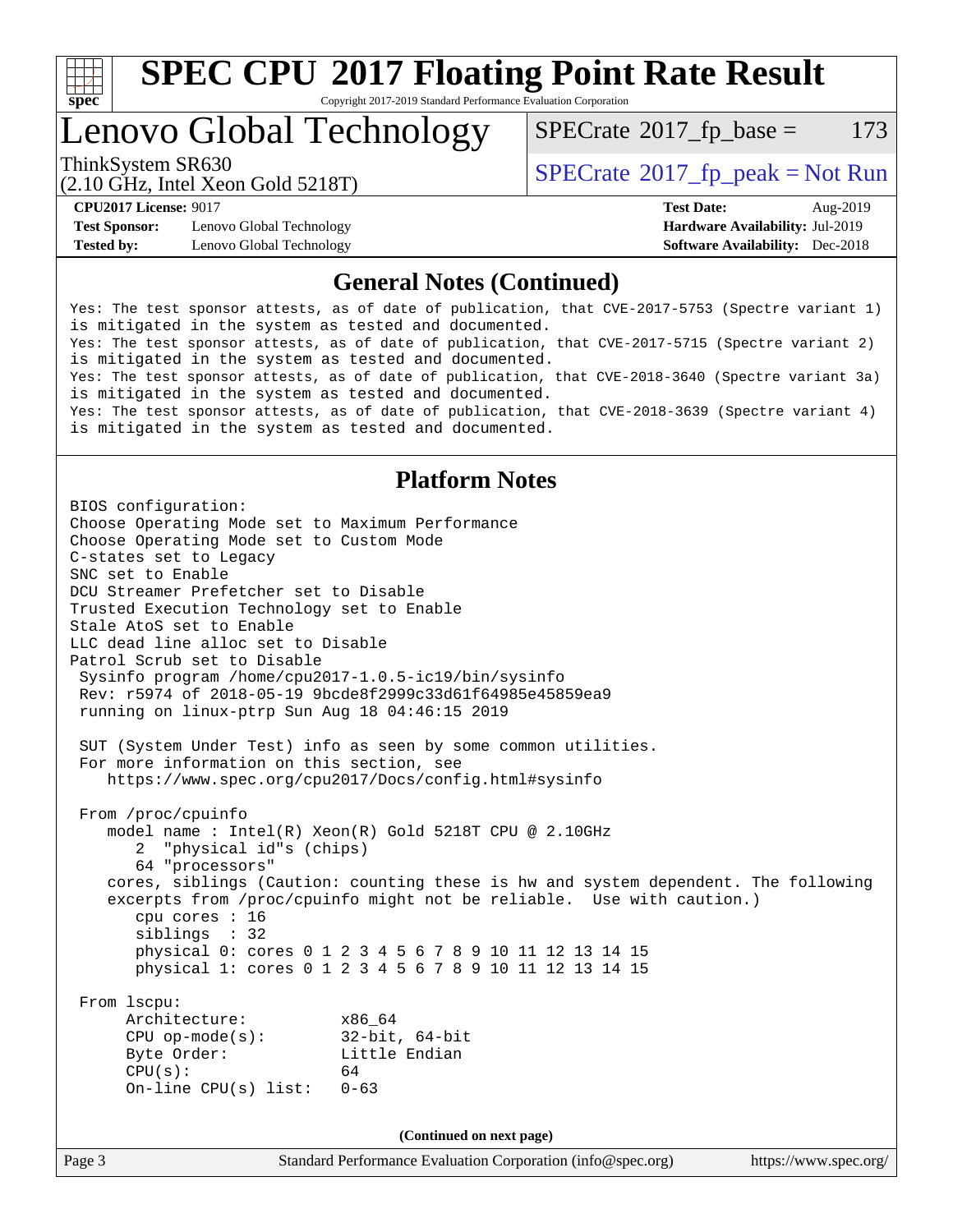

Lenovo Global Technology

 $SPECTate@2017_fp\_base = 173$ 

(2.10 GHz, Intel Xeon Gold 5218T)

ThinkSystem SR630<br>  $(2.10 \text{ GHz}_{\text{total}} \text{ York})$  Spectrate®[2017\\_fp\\_peak = N](http://www.spec.org/auto/cpu2017/Docs/result-fields.html#SPECrate2017fppeak)ot Run

**[CPU2017 License:](http://www.spec.org/auto/cpu2017/Docs/result-fields.html#CPU2017License)** 9017 **[Test Date:](http://www.spec.org/auto/cpu2017/Docs/result-fields.html#TestDate)** Aug-2019

**[Test Sponsor:](http://www.spec.org/auto/cpu2017/Docs/result-fields.html#TestSponsor)** Lenovo Global Technology **[Hardware Availability:](http://www.spec.org/auto/cpu2017/Docs/result-fields.html#HardwareAvailability)** Jul-2019 **[Tested by:](http://www.spec.org/auto/cpu2017/Docs/result-fields.html#Testedby)** Lenovo Global Technology **[Software Availability:](http://www.spec.org/auto/cpu2017/Docs/result-fields.html#SoftwareAvailability)** Dec-2018

### **[Platform Notes \(Continued\)](http://www.spec.org/auto/cpu2017/Docs/result-fields.html#PlatformNotes)**

| Thread( $s$ ) per core:                                                             | $\overline{2}$                                                                       |  |  |  |
|-------------------------------------------------------------------------------------|--------------------------------------------------------------------------------------|--|--|--|
| $Core(s)$ per socket:                                                               | 16                                                                                   |  |  |  |
| Socket(s):                                                                          | $\overline{2}$                                                                       |  |  |  |
| NUMA $node(s)$ :                                                                    | $\overline{4}$                                                                       |  |  |  |
| Vendor ID:                                                                          | GenuineIntel                                                                         |  |  |  |
| CPU family:                                                                         | 6                                                                                    |  |  |  |
| Model:                                                                              | 85                                                                                   |  |  |  |
| Model name:                                                                         | $Intel(R) Xeon(R) Gold 5218T CPU @ 2.10GHz$                                          |  |  |  |
| Stepping:                                                                           | $7^{\circ}$                                                                          |  |  |  |
| CPU MHz:                                                                            | 2100.000                                                                             |  |  |  |
| CPU max MHz:                                                                        | 3800.0000                                                                            |  |  |  |
| CPU min MHz:                                                                        | 1000.0000                                                                            |  |  |  |
| BogoMIPS:                                                                           | 4200.00                                                                              |  |  |  |
| Virtualization:                                                                     | $VT - x$                                                                             |  |  |  |
| L1d cache:                                                                          | 32K                                                                                  |  |  |  |
| Lli cache:                                                                          | 32K                                                                                  |  |  |  |
| $L2$ cache:                                                                         | 1024K                                                                                |  |  |  |
| $L3$ cache:                                                                         | 22528K                                                                               |  |  |  |
| NUMA node0 CPU(s): 0-3,8-11,32-35,40-43                                             |                                                                                      |  |  |  |
| NUMA nodel CPU(s): 4-7, 12-15, 36-39, 44-47                                         |                                                                                      |  |  |  |
| NUMA $node2$ $CPU(s):$                                                              | 16-19,24-27,48-51,56-59                                                              |  |  |  |
| NUMA node3 CPU(s):                                                                  | $20 - 23$ , $28 - 31$ , $52 - 55$ , $60 - 63$                                        |  |  |  |
| Flaqs:                                                                              | fpu vme de pse tsc msr pae mce cx8 apic sep mtrr pqe mca cmov                        |  |  |  |
|                                                                                     | pat pse36 clflush dts acpi mmx fxsr sse sse2 ss ht tm pbe syscall nx pdpelgb rdtscp  |  |  |  |
|                                                                                     | lm constant_tsc art arch_perfmon pebs bts rep_good nopl xtopology nonstop_tsc cpuid  |  |  |  |
|                                                                                     | aperfmperf pni pclmulqdq dtes64 monitor ds_cpl vmx smx est tm2 ssse3 sdbg fma cx16   |  |  |  |
|                                                                                     | xtpr pdcm pcid dca sse4_1 sse4_2 x2apic movbe popcnt tsc_deadline_timer aes xsave    |  |  |  |
| avx f16c rdrand lahf_lm abm 3dnowprefetch cpuid_fault epb cat_13 cdp_13             |                                                                                      |  |  |  |
| invpcid_single intel_ppin ssbd mba ibrs ibpb stibp tpr_shadow vnmi flexpriority ept |                                                                                      |  |  |  |
|                                                                                     | vpid fsgsbase tsc_adjust bmil hle avx2 smep bmi2 erms invpcid rtm cqm mpx rdt_a      |  |  |  |
|                                                                                     | avx512f avx512dq rdseed adx smap clflushopt clwb intel pt avx512cd avx512bw avx512vl |  |  |  |
|                                                                                     | xsaveopt xsavec xgetbvl xsaves cqm_llc cqm_occup_llc cqm_mbm_total cqm_mbm_local     |  |  |  |
|                                                                                     | dtherm ida arat pln pts pku ospke avx512_vnni flush_lld arch_capabilities            |  |  |  |
|                                                                                     |                                                                                      |  |  |  |

 /proc/cpuinfo cache data cache size : 22528 KB

 From numactl --hardware WARNING: a numactl 'node' might or might not correspond to a physical chip. available: 4 nodes (0-3) node 0 cpus: 0 1 2 3 8 9 10 11 32 33 34 35 40 41 42 43 node 0 size: 96366 MB node 0 free: 96036 MB node 1 cpus: 4 5 6 7 12 13 14 15 36 37 38 39 44 45 46 47 node 1 size: 96754 MB node 1 free: 96476 MB node 2 cpus: 16 17 18 19 24 25 26 27 48 49 50 51 56 57 58 59

**(Continued on next page)**

Page 4 Standard Performance Evaluation Corporation [\(info@spec.org\)](mailto:info@spec.org) <https://www.spec.org/>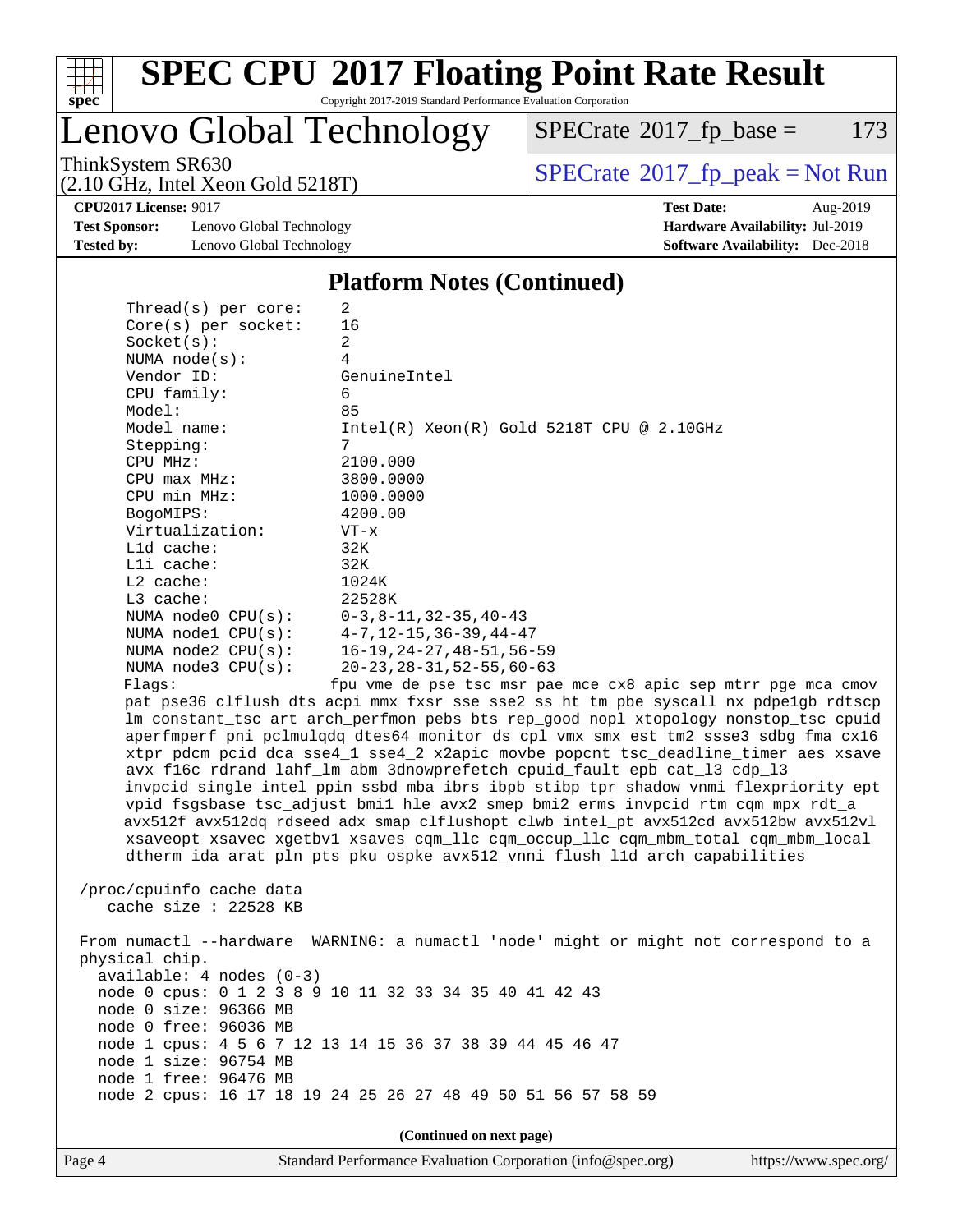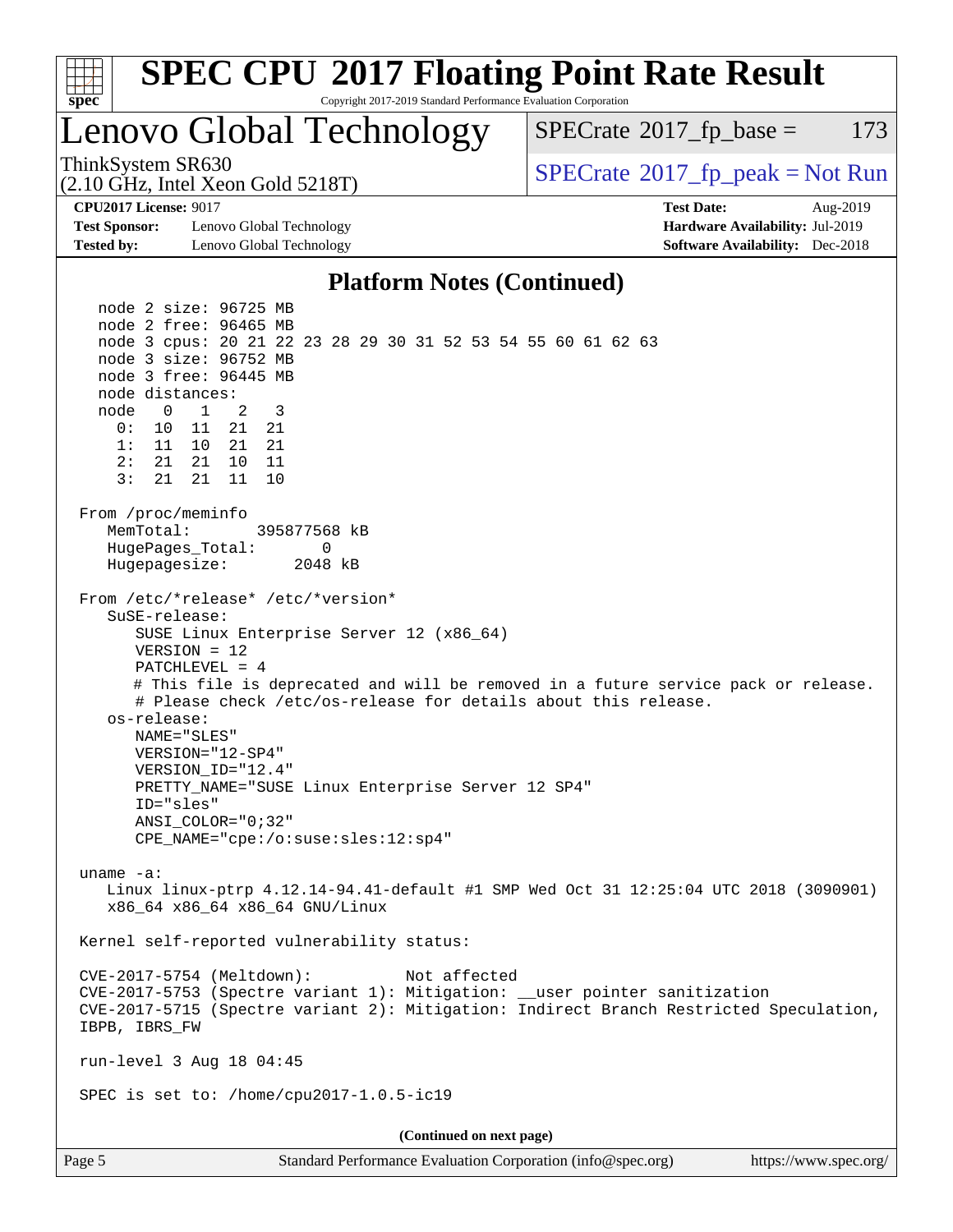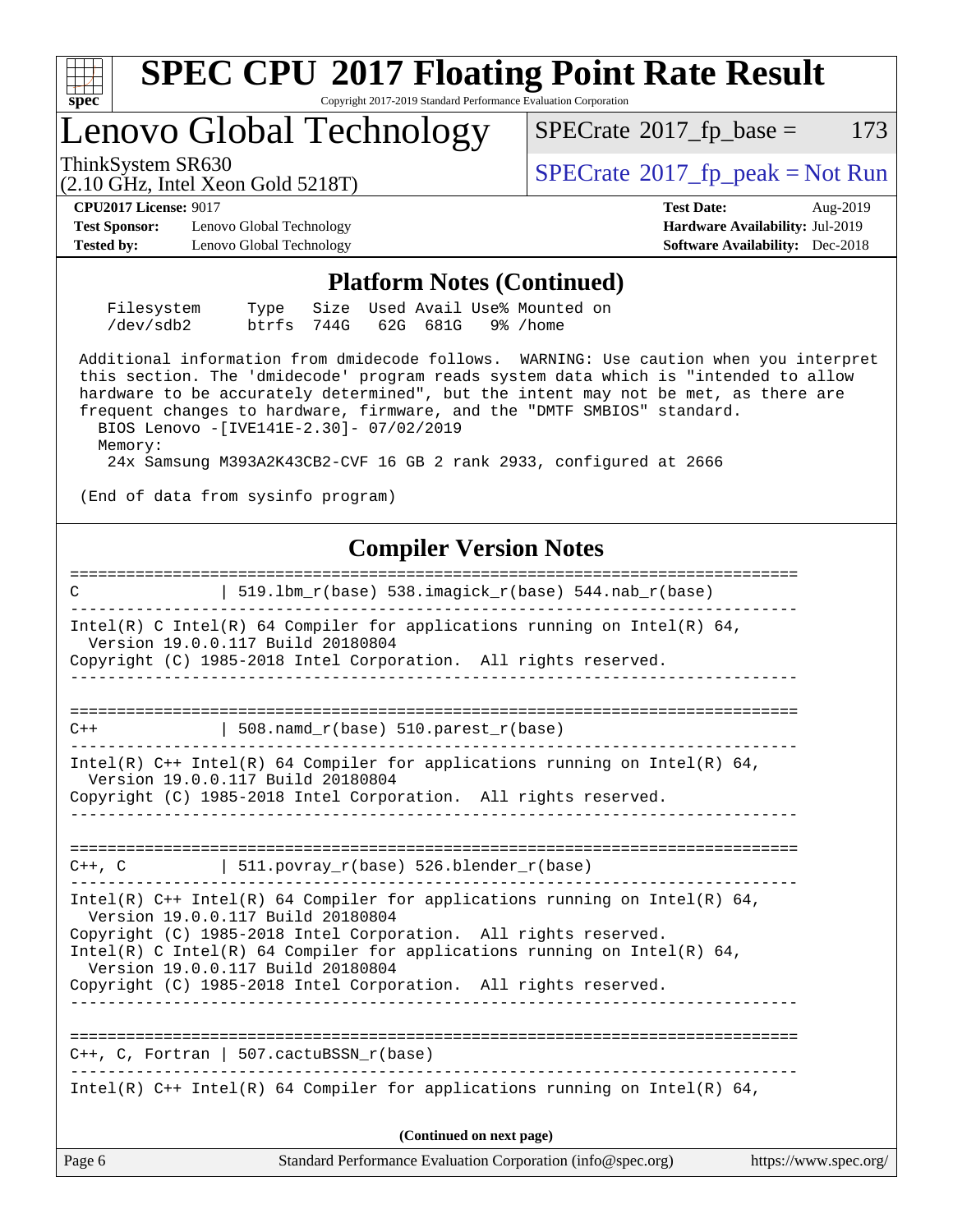

# **[SPEC CPU](http://www.spec.org/auto/cpu2017/Docs/result-fields.html#SPECCPU2017FloatingPointRateResult)[2017 Floating Point Rate Result](http://www.spec.org/auto/cpu2017/Docs/result-fields.html#SPECCPU2017FloatingPointRateResult)**

Copyright 2017-2019 Standard Performance Evaluation Corporation

## Lenovo Global Technology

 $SPECTate@2017_fp\_base = 173$ 

(2.10 GHz, Intel Xeon Gold 5218T)

ThinkSystem SR630<br>  $(2.10 \text{ GHz}_{\text{total}} \text{ York})$  Spectrate®[2017\\_fp\\_peak = N](http://www.spec.org/auto/cpu2017/Docs/result-fields.html#SPECrate2017fppeak)ot Run

**[Test Sponsor:](http://www.spec.org/auto/cpu2017/Docs/result-fields.html#TestSponsor)** Lenovo Global Technology **[Hardware Availability:](http://www.spec.org/auto/cpu2017/Docs/result-fields.html#HardwareAvailability)** Jul-2019 **[Tested by:](http://www.spec.org/auto/cpu2017/Docs/result-fields.html#Testedby)** Lenovo Global Technology **[Software Availability:](http://www.spec.org/auto/cpu2017/Docs/result-fields.html#SoftwareAvailability)** Dec-2018

**[CPU2017 License:](http://www.spec.org/auto/cpu2017/Docs/result-fields.html#CPU2017License)** 9017 **[Test Date:](http://www.spec.org/auto/cpu2017/Docs/result-fields.html#TestDate)** Aug-2019

## **[Compiler Version Notes \(Continued\)](http://www.spec.org/auto/cpu2017/Docs/result-fields.html#CompilerVersionNotes)**

| Version 19.0.0.117 Build 20180804<br>Copyright (C) 1985-2018 Intel Corporation. All rights reserved.<br>Intel(R) C Intel(R) 64 Compiler for applications running on Intel(R) 64,<br>Version 19.0.0.117 Build 20180804<br>Copyright (C) 1985-2018 Intel Corporation. All rights reserved.<br>$Intel(R)$ Fortran Intel(R) 64 Compiler for applications running on Intel(R)<br>64, Version 19.0.0.117 Build 20180804<br>Copyright (C) 1985-2018 Intel Corporation. All rights reserved. |  |  |  |  |  |
|--------------------------------------------------------------------------------------------------------------------------------------------------------------------------------------------------------------------------------------------------------------------------------------------------------------------------------------------------------------------------------------------------------------------------------------------------------------------------------------|--|--|--|--|--|
|                                                                                                                                                                                                                                                                                                                                                                                                                                                                                      |  |  |  |  |  |
| $Intel(R)$ Fortran Intel(R) 64 Compiler for applications running on Intel(R)<br>64, Version 19.0.0.117 Build 20180804<br>Copyright (C) 1985-2018 Intel Corporation. All rights reserved.                                                                                                                                                                                                                                                                                             |  |  |  |  |  |
| Fortran, C $\vert$ 521.wrf r(base) 527.cam4 r(base)                                                                                                                                                                                                                                                                                                                                                                                                                                  |  |  |  |  |  |
| $Intel(R)$ Fortran Intel(R) 64 Compiler for applications running on Intel(R)<br>64, Version 19.0.0.117 Build 20180804<br>Copyright (C) 1985-2018 Intel Corporation. All rights reserved.<br>Intel(R) C Intel(R) 64 Compiler for applications running on Intel(R) 64,<br>Version 19.0.0.117 Build 20180804<br>Copyright (C) 1985-2018 Intel Corporation. All rights reserved.                                                                                                         |  |  |  |  |  |

## **[Base Compiler Invocation](http://www.spec.org/auto/cpu2017/Docs/result-fields.html#BaseCompilerInvocation)**

[C benchmarks](http://www.spec.org/auto/cpu2017/Docs/result-fields.html#Cbenchmarks): [icc -m64 -std=c11](http://www.spec.org/cpu2017/results/res2019q3/cpu2017-20190819-17051.flags.html#user_CCbase_intel_icc_64bit_c11_33ee0cdaae7deeeab2a9725423ba97205ce30f63b9926c2519791662299b76a0318f32ddfffdc46587804de3178b4f9328c46fa7c2b0cd779d7a61945c91cd35)

| $C_{++}$ benchmarks: |  |  |  |  |  |
|----------------------|--|--|--|--|--|
| icpc -m64            |  |  |  |  |  |

[Fortran benchmarks](http://www.spec.org/auto/cpu2017/Docs/result-fields.html#Fortranbenchmarks): [ifort -m64](http://www.spec.org/cpu2017/results/res2019q3/cpu2017-20190819-17051.flags.html#user_FCbase_intel_ifort_64bit_24f2bb282fbaeffd6157abe4f878425411749daecae9a33200eee2bee2fe76f3b89351d69a8130dd5949958ce389cf37ff59a95e7a40d588e8d3a57e0c3fd751)

[Benchmarks using both Fortran and C](http://www.spec.org/auto/cpu2017/Docs/result-fields.html#BenchmarksusingbothFortranandC): [ifort -m64](http://www.spec.org/cpu2017/results/res2019q3/cpu2017-20190819-17051.flags.html#user_CC_FCbase_intel_ifort_64bit_24f2bb282fbaeffd6157abe4f878425411749daecae9a33200eee2bee2fe76f3b89351d69a8130dd5949958ce389cf37ff59a95e7a40d588e8d3a57e0c3fd751) [icc -m64 -std=c11](http://www.spec.org/cpu2017/results/res2019q3/cpu2017-20190819-17051.flags.html#user_CC_FCbase_intel_icc_64bit_c11_33ee0cdaae7deeeab2a9725423ba97205ce30f63b9926c2519791662299b76a0318f32ddfffdc46587804de3178b4f9328c46fa7c2b0cd779d7a61945c91cd35)

[Benchmarks using both C and C++](http://www.spec.org/auto/cpu2017/Docs/result-fields.html#BenchmarksusingbothCandCXX): [icpc -m64](http://www.spec.org/cpu2017/results/res2019q3/cpu2017-20190819-17051.flags.html#user_CC_CXXbase_intel_icpc_64bit_4ecb2543ae3f1412ef961e0650ca070fec7b7afdcd6ed48761b84423119d1bf6bdf5cad15b44d48e7256388bc77273b966e5eb805aefd121eb22e9299b2ec9d9) [icc -m64 -std=c11](http://www.spec.org/cpu2017/results/res2019q3/cpu2017-20190819-17051.flags.html#user_CC_CXXbase_intel_icc_64bit_c11_33ee0cdaae7deeeab2a9725423ba97205ce30f63b9926c2519791662299b76a0318f32ddfffdc46587804de3178b4f9328c46fa7c2b0cd779d7a61945c91cd35)

**(Continued on next page)**

Page 7 Standard Performance Evaluation Corporation [\(info@spec.org\)](mailto:info@spec.org) <https://www.spec.org/>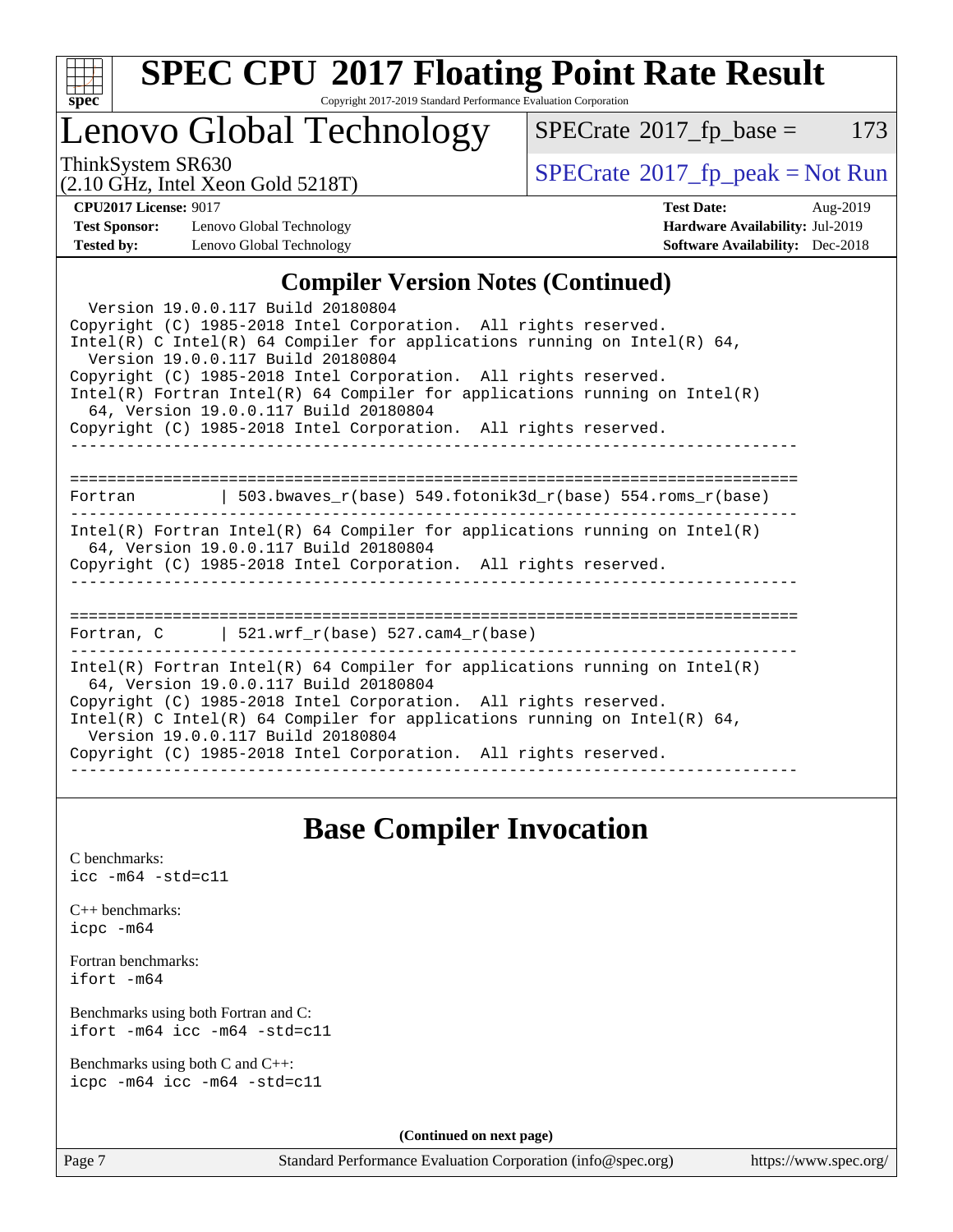

# Lenovo Global Technology

 $SPECTate$ <sup>®</sup>[2017\\_fp\\_base =](http://www.spec.org/auto/cpu2017/Docs/result-fields.html#SPECrate2017fpbase) 173

(2.10 GHz, Intel Xeon Gold 5218T)

ThinkSystem SR630<br>  $SPECTR_{12}$  [SPECrate](http://www.spec.org/auto/cpu2017/Docs/result-fields.html#SPECrate2017fppeak)®[2017\\_fp\\_peak = N](http://www.spec.org/auto/cpu2017/Docs/result-fields.html#SPECrate2017fppeak)ot Run

**[Test Sponsor:](http://www.spec.org/auto/cpu2017/Docs/result-fields.html#TestSponsor)** Lenovo Global Technology **[Hardware Availability:](http://www.spec.org/auto/cpu2017/Docs/result-fields.html#HardwareAvailability)** Jul-2019 **[Tested by:](http://www.spec.org/auto/cpu2017/Docs/result-fields.html#Testedby)** Lenovo Global Technology **[Software Availability:](http://www.spec.org/auto/cpu2017/Docs/result-fields.html#SoftwareAvailability)** Dec-2018

**[CPU2017 License:](http://www.spec.org/auto/cpu2017/Docs/result-fields.html#CPU2017License)** 9017 **[Test Date:](http://www.spec.org/auto/cpu2017/Docs/result-fields.html#TestDate)** Aug-2019

## **[Base Compiler Invocation \(Continued\)](http://www.spec.org/auto/cpu2017/Docs/result-fields.html#BaseCompilerInvocation)**

[Benchmarks using Fortran, C, and C++:](http://www.spec.org/auto/cpu2017/Docs/result-fields.html#BenchmarksusingFortranCandCXX) [icpc -m64](http://www.spec.org/cpu2017/results/res2019q3/cpu2017-20190819-17051.flags.html#user_CC_CXX_FCbase_intel_icpc_64bit_4ecb2543ae3f1412ef961e0650ca070fec7b7afdcd6ed48761b84423119d1bf6bdf5cad15b44d48e7256388bc77273b966e5eb805aefd121eb22e9299b2ec9d9) [icc -m64 -std=c11](http://www.spec.org/cpu2017/results/res2019q3/cpu2017-20190819-17051.flags.html#user_CC_CXX_FCbase_intel_icc_64bit_c11_33ee0cdaae7deeeab2a9725423ba97205ce30f63b9926c2519791662299b76a0318f32ddfffdc46587804de3178b4f9328c46fa7c2b0cd779d7a61945c91cd35) [ifort -m64](http://www.spec.org/cpu2017/results/res2019q3/cpu2017-20190819-17051.flags.html#user_CC_CXX_FCbase_intel_ifort_64bit_24f2bb282fbaeffd6157abe4f878425411749daecae9a33200eee2bee2fe76f3b89351d69a8130dd5949958ce389cf37ff59a95e7a40d588e8d3a57e0c3fd751)

## **[Base Portability Flags](http://www.spec.org/auto/cpu2017/Docs/result-fields.html#BasePortabilityFlags)**

 503.bwaves\_r: [-DSPEC\\_LP64](http://www.spec.org/cpu2017/results/res2019q3/cpu2017-20190819-17051.flags.html#suite_basePORTABILITY503_bwaves_r_DSPEC_LP64) 507.cactuBSSN\_r: [-DSPEC\\_LP64](http://www.spec.org/cpu2017/results/res2019q3/cpu2017-20190819-17051.flags.html#suite_basePORTABILITY507_cactuBSSN_r_DSPEC_LP64) 508.namd\_r: [-DSPEC\\_LP64](http://www.spec.org/cpu2017/results/res2019q3/cpu2017-20190819-17051.flags.html#suite_basePORTABILITY508_namd_r_DSPEC_LP64) 510.parest\_r: [-DSPEC\\_LP64](http://www.spec.org/cpu2017/results/res2019q3/cpu2017-20190819-17051.flags.html#suite_basePORTABILITY510_parest_r_DSPEC_LP64) 511.povray\_r: [-DSPEC\\_LP64](http://www.spec.org/cpu2017/results/res2019q3/cpu2017-20190819-17051.flags.html#suite_basePORTABILITY511_povray_r_DSPEC_LP64) 519.lbm\_r: [-DSPEC\\_LP64](http://www.spec.org/cpu2017/results/res2019q3/cpu2017-20190819-17051.flags.html#suite_basePORTABILITY519_lbm_r_DSPEC_LP64) 521.wrf\_r: [-DSPEC\\_LP64](http://www.spec.org/cpu2017/results/res2019q3/cpu2017-20190819-17051.flags.html#suite_basePORTABILITY521_wrf_r_DSPEC_LP64) [-DSPEC\\_CASE\\_FLAG](http://www.spec.org/cpu2017/results/res2019q3/cpu2017-20190819-17051.flags.html#b521.wrf_r_baseCPORTABILITY_DSPEC_CASE_FLAG) [-convert big\\_endian](http://www.spec.org/cpu2017/results/res2019q3/cpu2017-20190819-17051.flags.html#user_baseFPORTABILITY521_wrf_r_convert_big_endian_c3194028bc08c63ac5d04de18c48ce6d347e4e562e8892b8bdbdc0214820426deb8554edfa529a3fb25a586e65a3d812c835984020483e7e73212c4d31a38223) 526.blender\_r: [-DSPEC\\_LP64](http://www.spec.org/cpu2017/results/res2019q3/cpu2017-20190819-17051.flags.html#suite_basePORTABILITY526_blender_r_DSPEC_LP64) [-DSPEC\\_LINUX](http://www.spec.org/cpu2017/results/res2019q3/cpu2017-20190819-17051.flags.html#b526.blender_r_baseCPORTABILITY_DSPEC_LINUX) [-funsigned-char](http://www.spec.org/cpu2017/results/res2019q3/cpu2017-20190819-17051.flags.html#user_baseCPORTABILITY526_blender_r_force_uchar_40c60f00ab013830e2dd6774aeded3ff59883ba5a1fc5fc14077f794d777847726e2a5858cbc7672e36e1b067e7e5c1d9a74f7176df07886a243d7cc18edfe67) 527.cam4\_r: [-DSPEC\\_LP64](http://www.spec.org/cpu2017/results/res2019q3/cpu2017-20190819-17051.flags.html#suite_basePORTABILITY527_cam4_r_DSPEC_LP64) [-DSPEC\\_CASE\\_FLAG](http://www.spec.org/cpu2017/results/res2019q3/cpu2017-20190819-17051.flags.html#b527.cam4_r_baseCPORTABILITY_DSPEC_CASE_FLAG) 538.imagick\_r: [-DSPEC\\_LP64](http://www.spec.org/cpu2017/results/res2019q3/cpu2017-20190819-17051.flags.html#suite_basePORTABILITY538_imagick_r_DSPEC_LP64) 544.nab\_r: [-DSPEC\\_LP64](http://www.spec.org/cpu2017/results/res2019q3/cpu2017-20190819-17051.flags.html#suite_basePORTABILITY544_nab_r_DSPEC_LP64) 549.fotonik3d\_r: [-DSPEC\\_LP64](http://www.spec.org/cpu2017/results/res2019q3/cpu2017-20190819-17051.flags.html#suite_basePORTABILITY549_fotonik3d_r_DSPEC_LP64) 554.roms\_r: [-DSPEC\\_LP64](http://www.spec.org/cpu2017/results/res2019q3/cpu2017-20190819-17051.flags.html#suite_basePORTABILITY554_roms_r_DSPEC_LP64)

## **[Base Optimization Flags](http://www.spec.org/auto/cpu2017/Docs/result-fields.html#BaseOptimizationFlags)**

```
C benchmarks: 
-xCORE-AVX2 -ipo -O3 -no-prec-div -qopt-prefetch -ffinite-math-only
-qopt-mem-layout-trans=3
C++ benchmarks: 
-xCORE-AVX2 -ipo -O3 -no-prec-div -qopt-prefetch -ffinite-math-only
-qopt-mem-layout-trans=3
Fortran benchmarks: 
-xCORE-AVX2 -ipo -O3 -no-prec-div -qopt-prefetch -ffinite-math-only
-qopt-mem-layout-trans=3 -auto -nostandard-realloc-lhs
-align array32byte
Benchmarks using both Fortran and C: 
-xCORE-AVX2 -ipo -O3 -no-prec-div -qopt-prefetch -ffinite-math-only
-qopt-mem-layout-trans=3 -auto -nostandard-realloc-lhs
-align array32byte
Benchmarks using both C and C++: 
-xCORE-AVX2 -ipo -O3 -no-prec-div -qopt-prefetch -ffinite-math-only
-qopt-mem-layout-trans=3
                                      (Continued on next page)
```